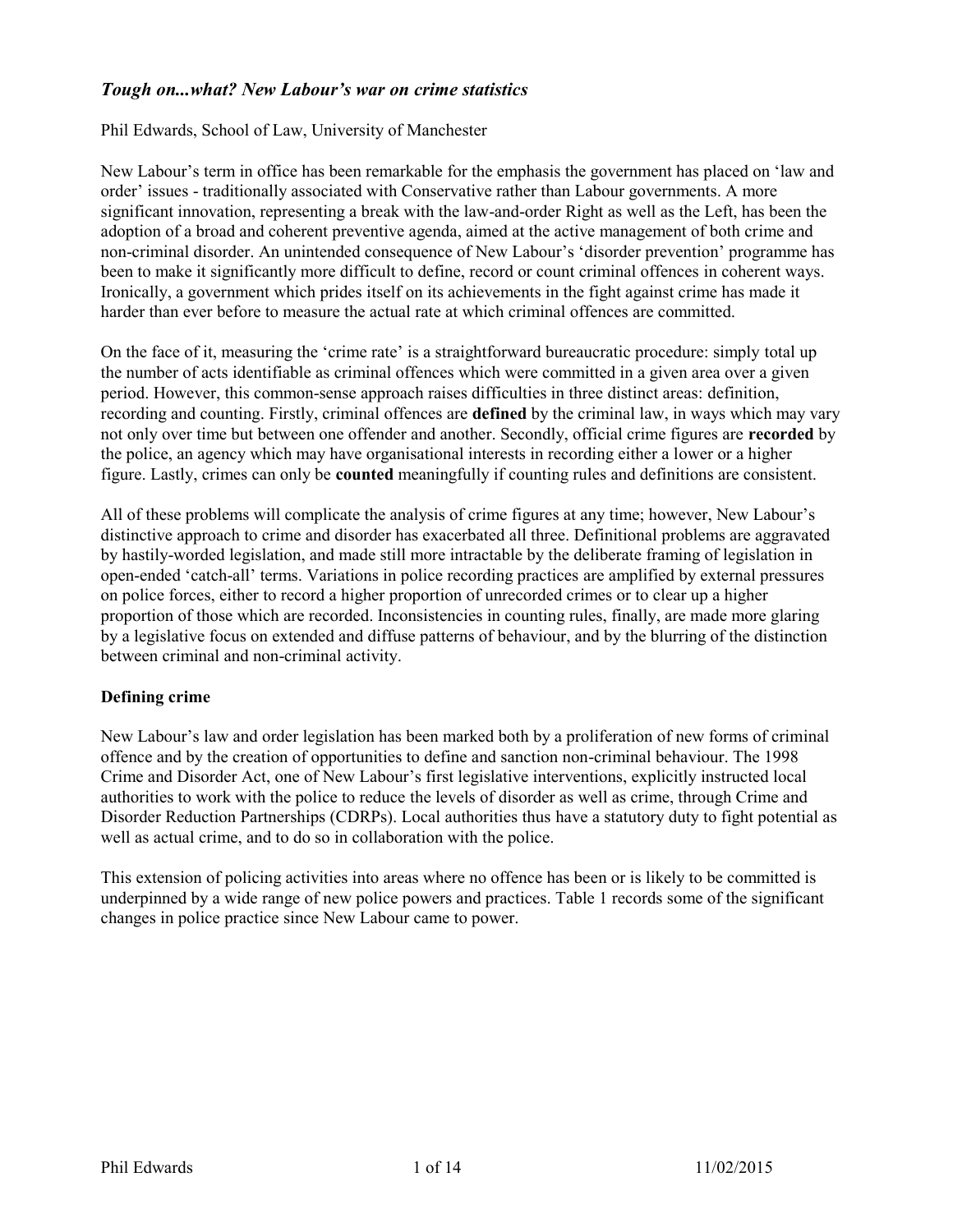## **Table 1: Types of intervention by police forces (England and Wales)**

| <b>Description</b>                                | <b>Introduced</b> |
|---------------------------------------------------|-------------------|
| Reprimand (youth)                                 | 1998              |
| Warning (youth)                                   | 1998              |
| Anti-social behaviour order                       | 1998              |
| Acceptable behaviour contract                     | 1999              |
| Penalty Notice for Disorder (adults)              | 2001              |
| Fixed penalty notice (minor offence)              | 2002              |
| Conditional caution                               | 2003              |
| Penalty Notice for Disorder (children aged 16-17) | 2004              |
| Penalty Notice for Disorder (children aged 10-15) | 2005              |
| Arrest (any offence)                              | 2005              |

Prior to the 1998 Crime and Disorder Act, police intervention could take four basic forms. Firstly, a member of the public could be stopped and, potentially, searched, with or without consent. Secondly, a member of the public who was charged with and admitted an offence could be asked to accept a caution in lieu of prosecution. Thirdly, a suspected offender could be charged, with a view to subsequently issuing a court summons; this was the standard procedure for crimes attracting a penalty of less than five years' imprisonment at the first offence. Fourthly, a suspected offender could be arrested: this option was available for more serious crimes and for the prevention of a breach of the peace, as well as for the purpose of enabling a summons to be served. The 1984 Police and Criminal Evidence Act (PACE) included a list of 'arrestable offences'; this was extended on several occasions between 1984 and 1997, by provisions in the 1986 Public Order Act, the 1991 Football (Offences) Act, the 1994 Criminal Justice and Public Order Act and the 1997 Protection from Harassment Act (among others).

Since 1997, as table 1 indicates, the range of interventions available to police forces has grown considerably broader. Three modifications to police powers of caution and arrest can be noted. Firstly, young offenders are no longer cautioned, but given a 'reprimand' at a first offence and a 'final warning' at a subsequent offence. A warning will generally be coupled with a referral to the local Youth Offending Team (YOT), who will be charged with developing a programme of activities to address the offender's behaviour; in some cases a reprimand will also include a YOT referral. While a YOT programme is not a criminal penalty and is not compulsory, non-compliance is likely to incur a warning or a criminal charge; the effect is thus to couple a police caution with an official sanction. Secondly, the introduction of 'conditional cautions' for adult offenders follows the same logic, enabling a police officer to make a caution conditional on a programme of restitutive or rehabilitative activity; 'punitive' conditional cautions, requiring the payment of a fine, are currently under consideration. In all such cases, a prosecution for the original offence may follow if the offender does not comply with the set conditions. Lastly, the 2005 Serious Organised Crime and Police Act clarifies the increasingly arbitrary boundary between arrestable and non-arrestable offences by the simple expedient of making all offences arrestable.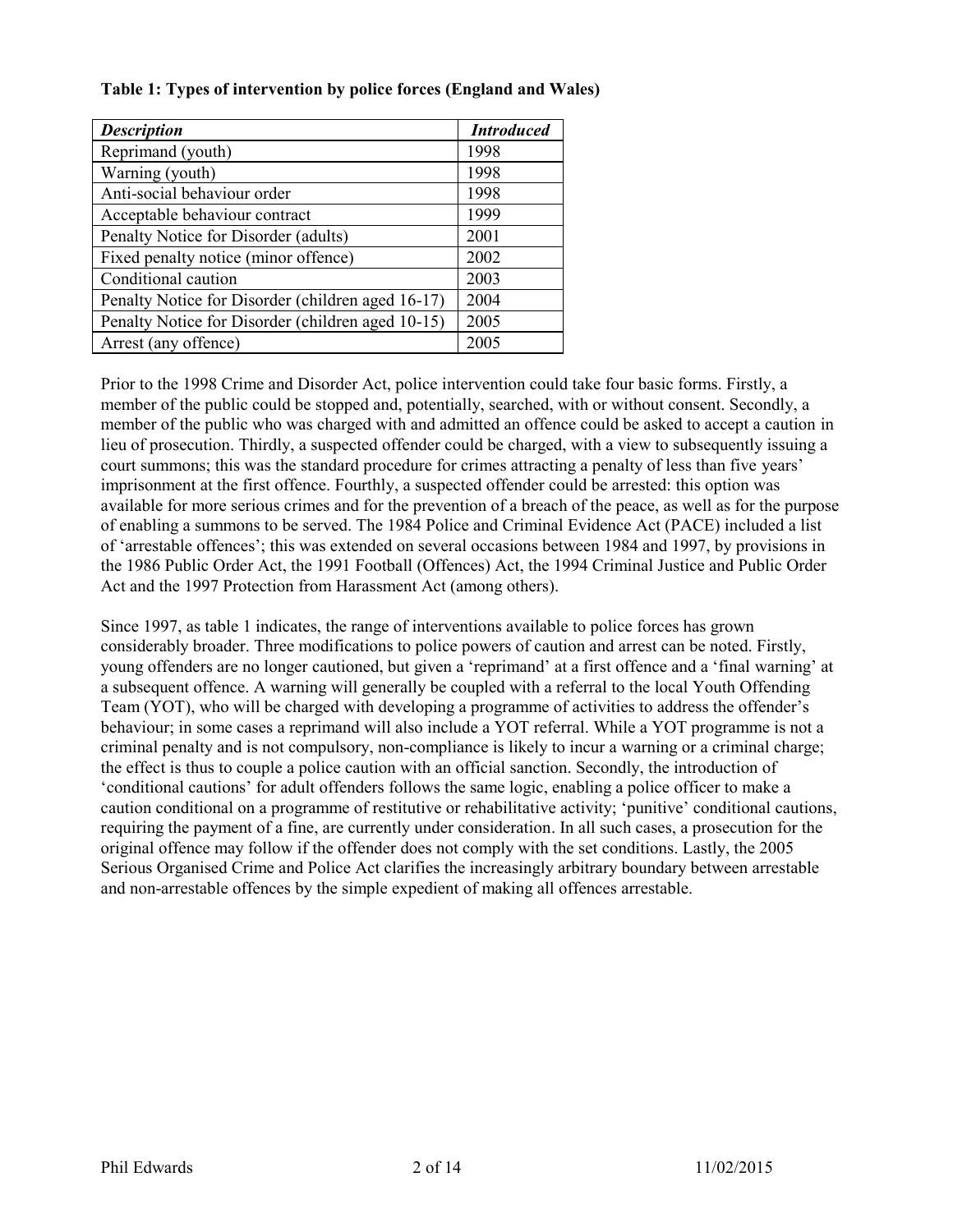Additional types of sanction have also been introduced. Penalty notices for disorder (PNDs), introduced by the 2001 Criminal Justice and Police Act, are a type of fixed penalty notice (FPN). An FPN - previously used primarily for traffic offences - is not a penalty for an offence. Rather, the FPN gives notice to the offender that he or she may be prosecuted for the offence, but that the liability can be discharged by paying a set fine. Unlike a caution, receipt of a PND is not conditional on an admission of guilt; those issued with PNDs remain innocent of any offence unless and until they are proved guilty in a court of law. Indeed, in theory every recipient of a PND could opt to contest the charge in court. However, in practice this is a remote possibility; in the course of a twelve-month pilot, during which over 5,000 PNDs were issued, fewer than 2% resulted in a court case (Halligan-Davis and Spicer 2004: 3). Payment of the fine averts the possibility of prosecution and does not produce a criminal record; accordingly, Home Office guidance stresses that it does not amount to a formal admission of guilt. However, given that payment of a fine waives the defendant's right to contest the charge in court, the opposite inference could easily be drawn. Indeed, for some classes of offence the police are empowered to record details of those issued with PNDs; this is justified on the grounds of identifying repeat 'offenders'. PNDs can also be referred to in a subsequent court case as evidence of bad character (Roberts and Garside 2005: 6).

Initially, juveniles were excluded from the scope of PNDs and other FPNs. However, the 2003 Anti-Social Behaviour Act included provisions for PNDs to be made applicable to young people aged 16 and 17, with a further extension to children of 10 and over available if the government should require it. These two extensions were both enacted in 2004, without new legislation. Provision for FPNs to be issued by locally-accredited Community Support Officers as well as by police officers was introduced in the 2002 Police Reform Act. The range of offences involved has subsequently expanded - under the 2002 Act and by provisions in the 2003 Anti-Social Behaviour Act - from three to 20.

An anti-social behaviour order (ASBO), secondly, is a court order, which must be obtained from a magistrate (and may be requested by a range of agencies other than police forces). An ASBO is an order to refrain from specified activities, which can be obtained on the grounds that the offender has engaged in 'anti-social behaviour' and that the order is necessary to protect members of the public from further such behaviour. ASBOs and FPNs both offer the prospect of police intervention against a wider range of behaviours and larger absolute numbers of offenders; they also have in common a tendency to dissociate the sanction from the offence. However, FPNs simply enable offenders to buy their way out of a possible court sanction for past offending behaviour; the structure of an ASBO is considerably more complex.

The first and most obvious difference between the two is that anti-social behaviour is not necessarily criminal in itself. Secondly, an ASBO is a 'two-step prohibition', akin to a court injunction or abatement order. A two-step prohibition is preventive rather than retributive: it "makes it a crime to do Y in the future .... not a crime to have done X in the past" (Simester and von Hirsch 2006: 178). Although ASBOs are imposed in response to past behaviour - because, to the satisfaction of a civil court, the subject of the order has "done X in the past" - they are not imposed as a punishment for that behaviour; indeed, given that ASBOs can be triggered by legal activities, it would be problematic if this were the case. Rather, an ASBO lays down conditions that the individual subject of the order may not breach for a period of time in future. Thirdly, these conditions are - by design - not identical with the behaviour for which the order was obtained: a young person seen throwing stones at passing cars may receive an ASBO, but it is highly unlikely that the only activity prohibited will be throwing stones at passing cars.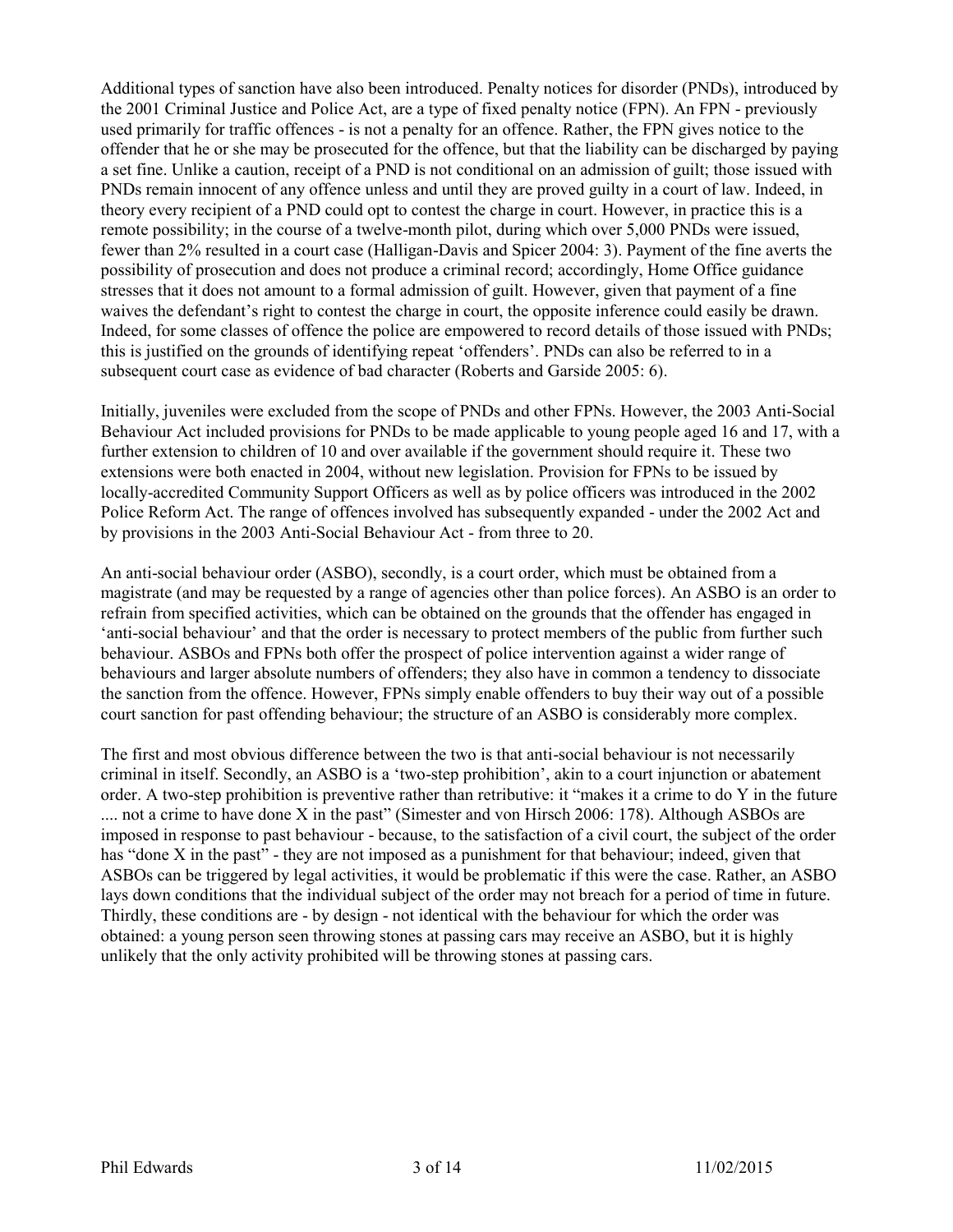In the specific context of identifying, recording and counting criminal offences, the nature of the actions prohibited by a specific ASBO is secondary; the sanctions associated with ASBOs relate to the offence of breaching a court order. An ASBO breach, like any breach of an imposed licence or proscription, is thus inherently an 'iatrogenic' offence - one "caused in part by processes of law enforcement" (Gowri 2003: 601). This makes identifying and recording the relevant criminal offence doubly problematic. On one hand, the level of breaches of licenses or proscriptions is clearly meaningless unless the levels of licenses and proscriptions are also taken into account: a doubling in the absolute number of breaches of Sex Offender Orders, year on year, might indicate a dramatic rise in attempted sex offences or an equally abrupt rise in the number of orders served. On the other hand, the offence represented by the breach has no necessary relationship to the actions involved - which in themselves may not constitute anti-social behaviour, but may simply be seen as actions associated with or preparatory to anti-social behaviour. This is a particularly common pattern in cases where an ASBO is used as an informal curfew or exclusion order, excluding an individual from particular areas or from being out after a certain time. An individual may thus be found guilty of a criminal offence after carrying out actions which are not only legal in themselves, but entirely blameless if carried out in another place or by another person.

These problems have beset anti-social behaviour legislation since it was first discussed. Anti-social behaviour was defined in the 1998 Crime and Disorder Act as acting 'in a manner that caused or was likely to cause harassment, alarm or distress to one or more persons not of the same household [as the offender]'. Questioned in Parliament, Alun Michael MP explained:

guidance, which will be offered, will make it clear that the target is not just odd behaviour or loud music. We are talking about continuous behaviour, over time, which causes harassment, alarm and the ruination of lives (Michael 1998)

However, the CDA 1998 does not specify that the behaviour in question must be *continuous ... over time* or that it must be serious in its impact. Nor, perhaps surprisingly, does it specify that anti-social behaviour must be engaged in intentionally or recklessly; anti-social behaviour has a victim or victims, but there is no requirement for the offender to be acting aggressively towards them, or even actively disregarding their interests. Strictly speaking, anti-social behaviour can be identified and sanctioned even if no victim has been affected by it ('was likely to cause').

The inbuilt breadth of the definition of anti-social behaviour is matched by its vagueness. The promoters of the legislation clearly see this as a strength rather than a weakness: for Beverley Hughes MP, speaking in 2003, the fact that "anti-social behaviour is not easy to pin down, or to define" was "part of the challenge", which could best be met with equally fluid legislation. However, there are serious problems with the approach of extending the criminal law to cover a set of behaviours which remains undefined - or, at best, is defined only by its reported effects. A key term in this move is 'sub-criminal', as in the phrase 'criminal and sub-criminal behaviour'; phrases along these lines were used heavily by Michael in the debate cited above and have subsequently figured strongly in Home Office guidance. Dismissed by Macdonald (2006:186) as meaningless - "either behaviour violates the criminal law or it does not" - the term 'sub-criminal' nevertheless validates the regulation of non-criminal behaviour by the police: if the police are involved, in other words, what appears to be non-criminal behaviour must be sub-criminal. It could even be argued that the ASBO defines the very behaviour it sanctions.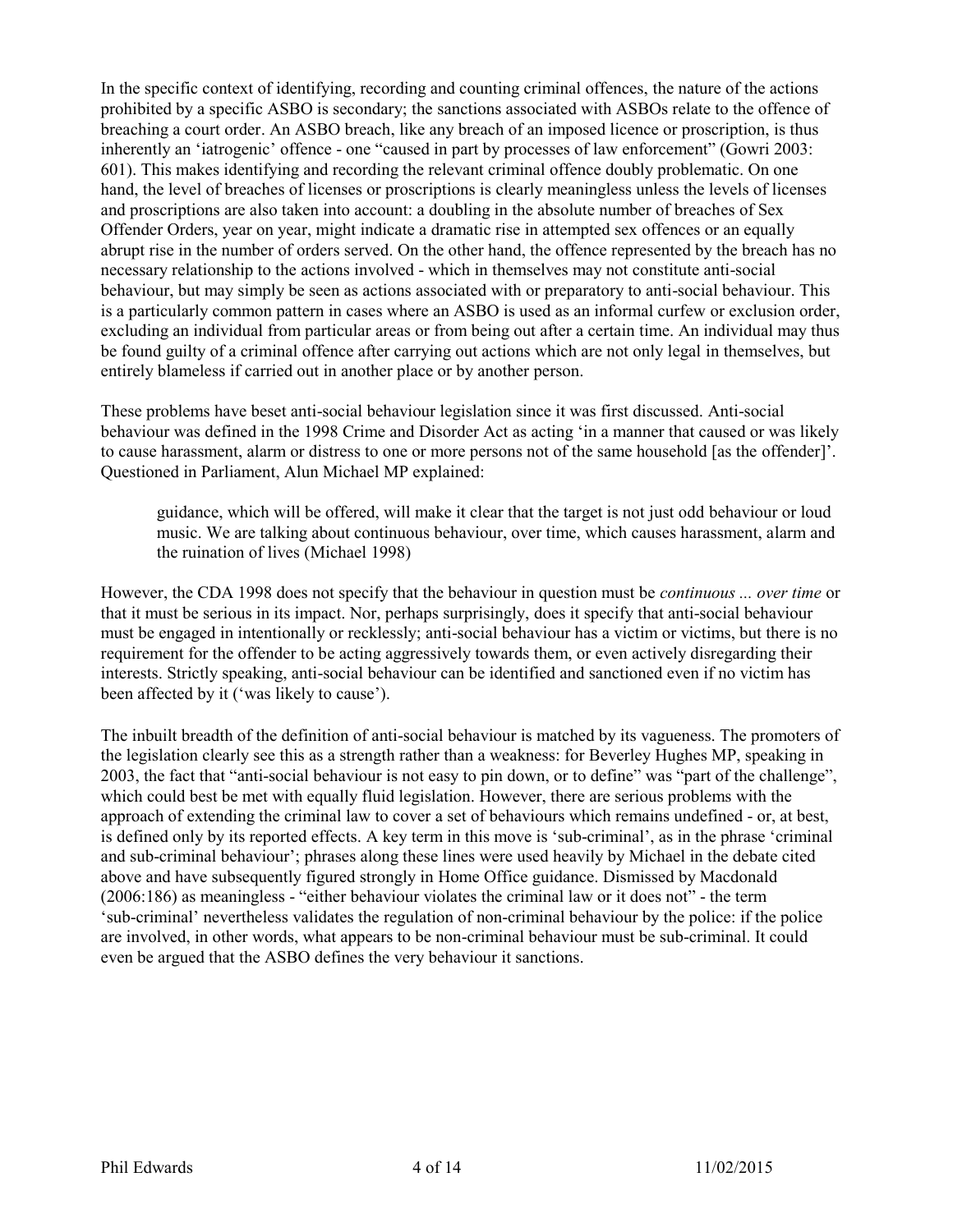Lastly, an acceptable behaviour contract or agreement (ABC/ABA) is a formal agreement with no legal standing; it may be offered to individuals whose behaviour is at issue by any one of a number of agencies, including local authorities and housing associations as well as the police. An ABC provides a semi-official means of communicating to potential offenders that their behaviour is under review by the police, and that a measure such as an ASBO may be taken if unacceptable behaviour continues. ABCs are not the subject of legislation; they were first introduced by a local police force in 1999 (Bullock and Jones 2004). Unsurprisingly, given their borderline status, there is at present no formal system for recording ABCs. Current Home Office proposals (Home Office 2006) would couple the ABC with a 'deferred PND' - in effect a 'suspended sentence' PND which would take effect if and when the provisions of an ABC was breached. Concern has been expressed that this would erode the voluntary status of the ABC.

What all these measures have in common is that they erode the distinction between police intervention and penal sanction, and do so with a view to modifying criminal and potentially criminal behaviour before it reaches the level of a prosecutable offence. Some of these allow for heightened sanctions to be applied to criminal offences; others allow for the sanctioning of behaviour which is not in itself criminal; others again broaden the range of criminal offences which are in practice sanctioned. One effect of these changes is to make comparability over time problematic. In the words of a 2004 study of a pilot PND scheme:

The larger number of PNDs indicates a net widening to recipients who would not otherwise have been dealt with by caution or prosecution. The figures for the two areas suggest that between a half and three-quarters of PNDs issued for disorderly behaviour while drunk and causing harassment, alarm or distress were 'new business'. (Halligan-Davis and Spicer 2004: 3)

At the opposite end of the scale of criminal offences, some categories of offence are seen to be, in effect, too serious to be trusted to the normal court system, so that 'exceptional' or anomalous measures must be taken to deal with them. Available information in these cases is generally limited, and can be gained primarily from parliamentary reporting. Examples include the provisions of the 2000 Terrorism Act, the reports of the Intelligence Services Commissioner and the workings of the Special Immigration Advisory Committee (SIAC), which reviewed detentions under the 2001 Anti-Terrorism, Crime and Security Act and now reviews control orders under the 2005 Prevention of Terrorism Act. While the effects of 'exceptional' legislation are often marginal - SIAC has only dealt with a handful of cases under anti-terrorist legislation - the possibility always exists that the 'exceptional' will become normal:

Section 44 of the Terrorism Act 2000 ("TA") allows for the exercise of stop, search and other powers without the need for suspicion. The entirety of the greater metropolitan area of London has been subject to the use of these extended powers on a rolling basis for over two years. The Home Secretary may authorise a designated zone for the purpose of s.44 TA if he is satisfied that it faces a particular risk of terrorist attack, but such an authorisation may last for a maximum of 28 days; since February 2001 the Home Secretary has constantly renewed his designation for the greater London metropolitan area every 28 days. (Gallagher 2004: 5)

At the time of writing this authorisation - covering the whole of the Metropolitan and City of London police areas - is believed to remain in force.

The now-notorious invocation of s.44 TA powers at the 2005 Labour Party conference - reports suggest that over 600 people were searched under the Act in and around the Conference, although no arrests were made (Hainey 2005) - vividly illustrates the possibility of a slippage from exceptional to normal policing practice, and the implicit invocation of exceptional criminal offences in a normal social setting.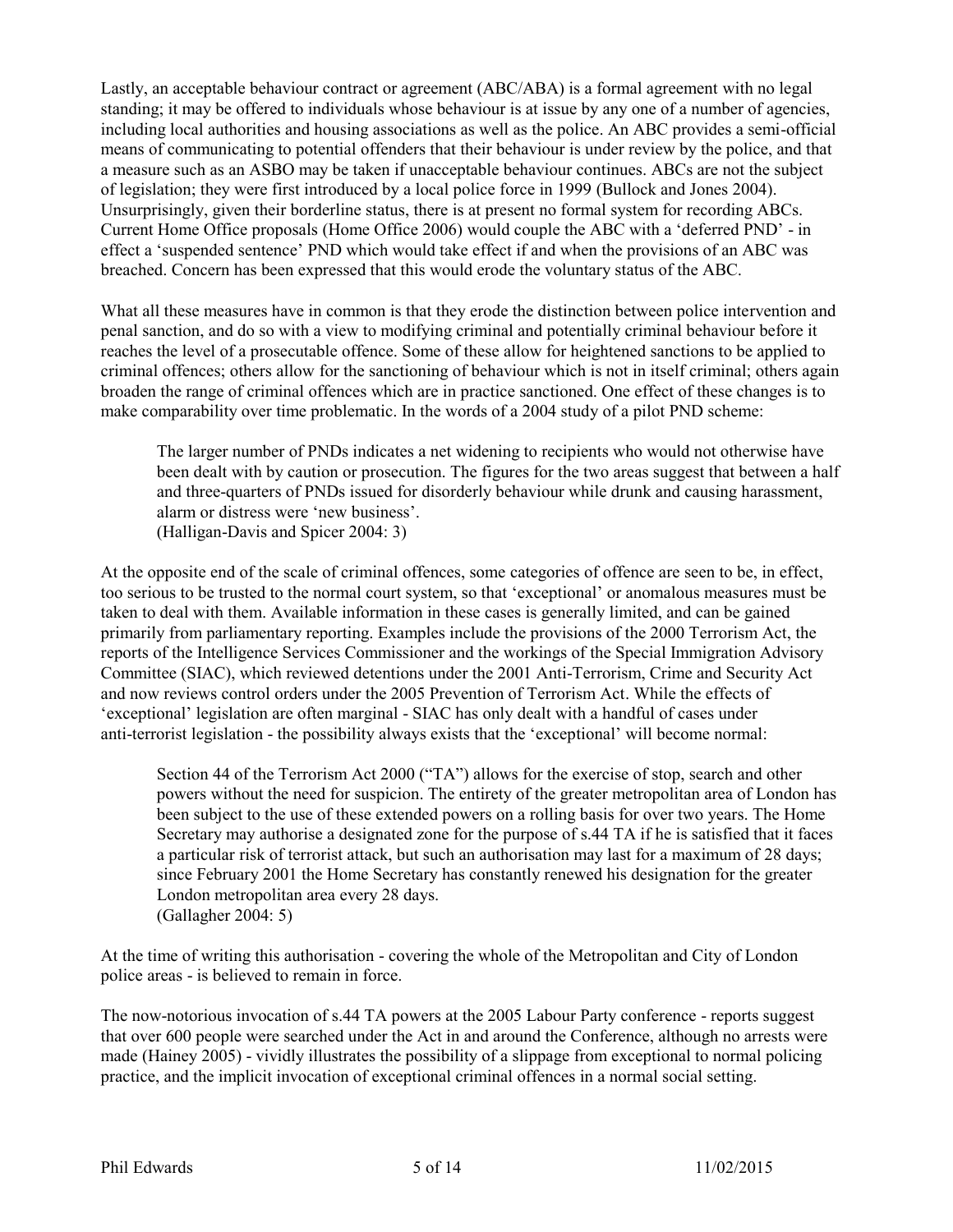### **Recording crime**

Recording crime is a surprisingly problematic operation. Police data needs to be set in the context of external information about police operations. A policy of zealous, 'zero tolerance' law enforcement will drive up a police force's recorded crime rate, all else being equal. On the other hand, if a force's overriding concern is an increase in detection rates - represented by the identification of an offender in a higher proportion of cases - this is liable to produce pressure to understate the number of crimes recorded. Home Office researcher Jon Simmons comments:

a force that is known to have a high-recording culture, and thereby treats incidents as crimes which in another force might be 'no crimed', may end up with a particularly high crime rate but low clear-up rate - as a result of it drawing into the system many low level crimes which it will be more difficult to resolve. Another force, may set out to capture a large number of offences of Saturday night disorder around licensed premises by placing a large number of officers on the street with orders to arrest any trouble-makers ... and thereby achieve a high crime rate and yet also a high level of clear-ups - because the crimes it records of this type are invariably those where an officer is present and the offender apprehended. Another force may choose to exercise its operational discretion not to direct resources towards such incidents, perhaps reflecting alternative priorities in its local crime reduction action plan, and may then appear - perhaps artificially - to have a lower crime rate.

(Home Office 2000a: 17)

Pressures like these may cause variation over time as well as between different forces. Victimless offences such as those relating to consensual sexual behaviour are particularly vulnerable to this kind of variation. An extreme example is the offence of "Sexual activity in a public lavatory", added to the 2003 Sexual Offences Act by peers who were concerned that the abolition of the offence of "gross indecency" would encourage this type of activity. This offence can, at least in theory, be prosecuted even if nobody is offended: "the act in itself is sufficient for the offence to apply, there is no need for the act to have shocked, disgusted or revolted a member of the public." (Home Office 2004). Variations in recorded levels of this particular offence are likely to follow almost entirely from variations in enforcement activity.

The categories of crime which are officially recorded are also subject to change. Simmons comments:

The current list of crimes recorded by the police is to some extent arbitrary, in that although the notifiable list of offences is based on a notion of seriousness derived from the legal framework it also includes a small number of minor offences that have been added to prevent a drift from notifiable to non-notifiable offence types [for which less information is captured]. (Home Office 2000a: 13)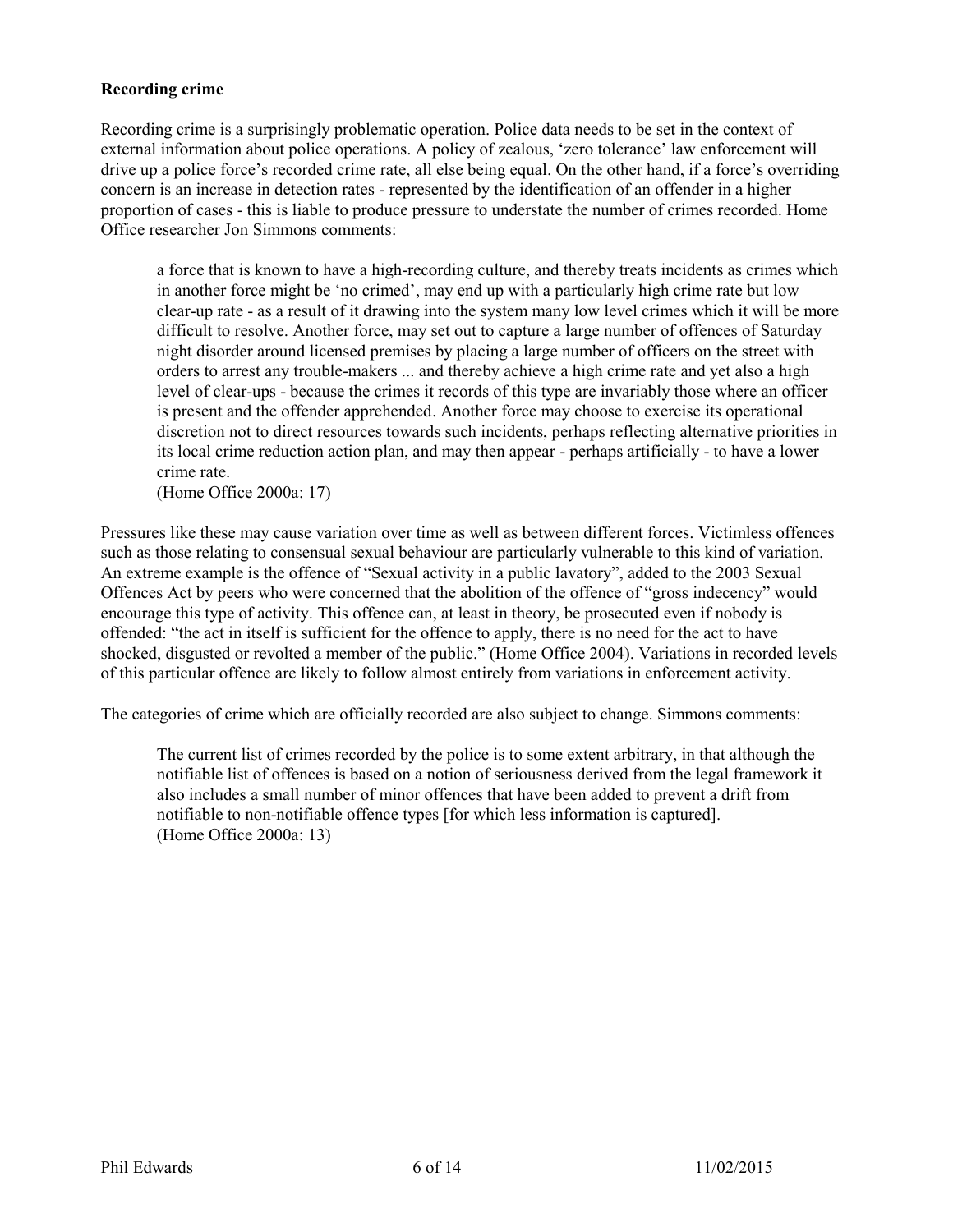Again, New Labour's zeal for preventive law enforcement has amplified and exacerbated these pressures. Prior to 1998, the police in England and Wales took an 'evidential' approach, recording a crime as having occurred if a victim's statement was borne out by other evidence; otherwise a non-criminal 'incident' would be recorded. Changes to the police counting rules, introduced in 1998, led to the broad adoption of a 'prima facie' approach, endorsing the victim's perception of crime in all cases where there was no evidence to the contrary. The inevitable result was a sharp rise in recorded crime figures. These changes were extended and cemented by the introduction in 2002 of the National Crime Reporting Standard (NCRS), which was further modified in 2003 and 2004. It should be noted that further changes were made to the NCRS in 2006. The standard now specifies that, in the case of victimless crimes, evidence should be gathered before a crime is recorded. However, this does not represent a return to the 'evidential' approach: the 'prima facie' approach is retained for crimes with an identifiable victim, while the range of evidence admissible in public order cases includes credible (but otherwise unsupported) witness statements. Perhaps the only situation in which crimes would definitely be recorded more sparingly under the 2006 rules is the denunciation of a third party for a victimless crime without supporting evidence - presumably not a process which currently produces a large proportion of police recorded crimes.

In the light of other sources, it is probably reasonable to see the higher figures being recorded since 1998 as a corrective to earlier under-reporting rather than as over-reporting. However, the disjuncture between the periods before and after the adjustment makes long-term comparisons highly problematic. In Annex A to the 2001 Home Office report "Criminal Justice: The Way Ahead", we read:

It is clear that the ability of the CJS to detect and sanction offenders has not kept pace with the marked increase in recorded crime. The number of offenders convicted as a proportion of the number of recorded crimes has halved between 1980 (when it was 18%) and 1999-00 (9%). (Home Office 2001: 114)

According to an accompanying figure, the number of offenders convicted in 1999-00 shows little change from 1980, while the number of crimes recorded has almost exactly doubled. The implicit message of the report is that the criminal justice system is failing to 'keep pace' with growing levels of criminality: "the system is simply not as good at convicting criminals as it used to be" (Garside 2004: 19). This is clearly not the only possible reading of these figures. As Garside notes, comparing data on convictions with crime levels recorded by the British Crime Survey (BCS) in 1981 and 1999 yields a conviction rate which is considerably lower than police figures would suggest, but which has remained essentially unchanged at around 3% (ibid.).

In 1999, recommendation 15 of the Stephen Lawrence Inquiry focused attention on racist incidents, arguing that in this category "crimes and non-crimes ... must be reported, recorded and investigated with equal commitment"; subsequent Home Office guidelines mandated that all racist incidents should be recorded as such (Home Office 2000b). Simmons' 2000 discussion paper goes further, recommending that this approach should be extended to all potentially criminal 'incidents or 'calls for service', but that this change should be coupled with the readoption of an evidential approach to crime recording. Simmons' recommendations 3 and 4 read:

The police should apply the recommendation contained in the report from the Stephen Lawrence Inquiry for a prima facie approach to recording racist incidents *to all incidents* or "calls for service" and should adopt the evidential approach for the recording of crimes, on a basis on which such crimes might be expected to be prosecuted in a court.

Incidents or "calls for service" should be understood to include both crimes and non-crimes, and in particular should consider the capture of non-crime events brought to the attention of the police. (Home Office 2000a: 18; emphasis in original)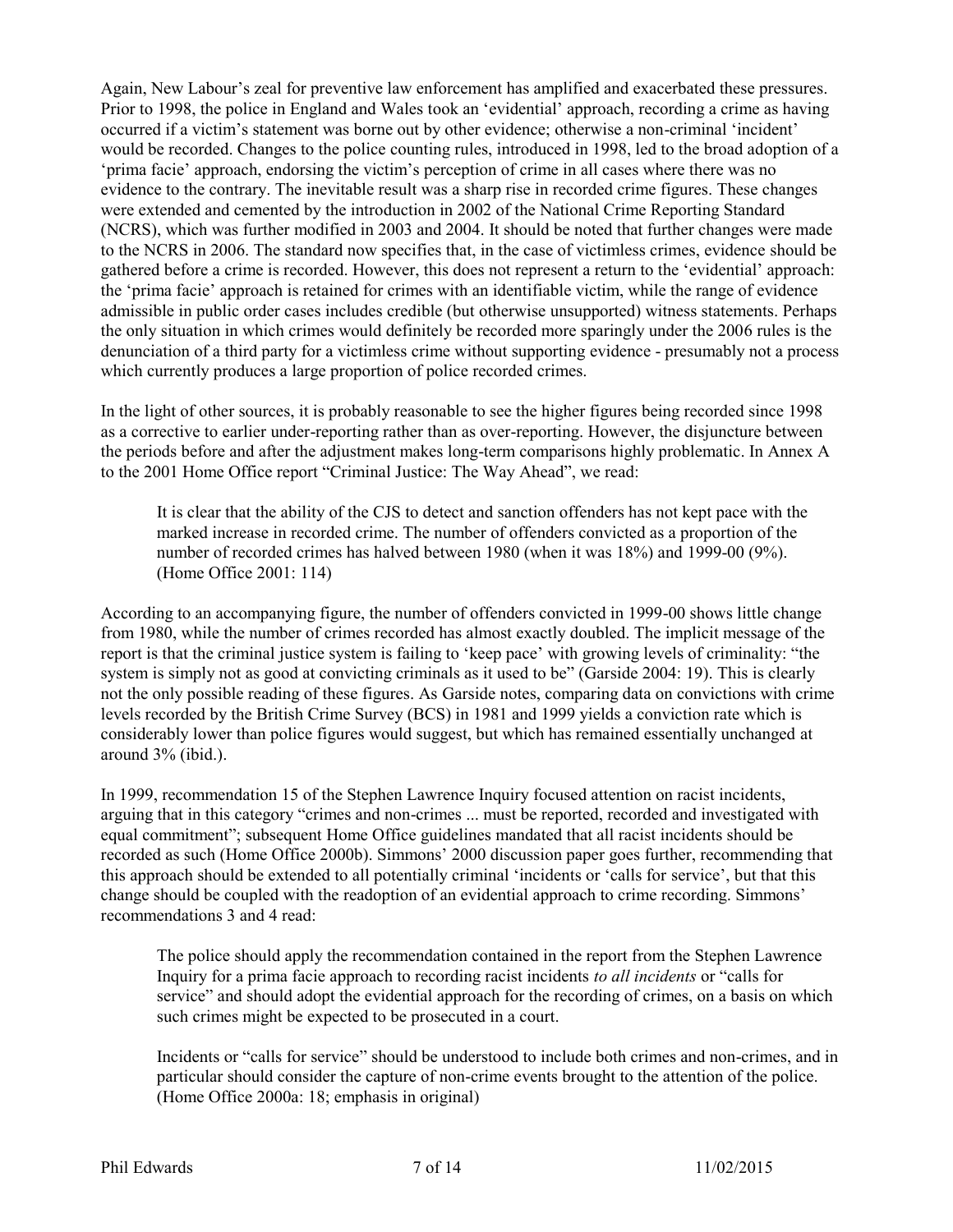This approach would have the immediate advantage of allowing a degree of comparability with BCS figures without the appearance of a huge rise in police crime figures. However, subsequent comments suggest that this proposal would not resolve the 'threshold' problem so much as displace it:

Clear guidance will be required as to when particular events fall into criminal and non-crime calls for service from the police. The inclusion of crime allegations (4.4 million calls for service in 1998-9) and disorder (3.6m) allegations in this count must be complete, in order to assist both operational analysis and also the assessment of crime data quality. However, minor calls for police assistance relating to traffic policing (2.7m) or the provision of information and other non-crime matters (5.5m) are not necessary from this perspective. The category of alarms (1.7m) would however be of use in providing additional information on incident hot-spots, but incidents relating to alarms should differentiate between the total count of alarm calls and the number investigated where there was found to be no evidence of any criminal activity. (Home Office 2000a: 19)

Wherever the evidential boundary is drawn - between 'notifiable' and 'non-notifiable' offences, between offences and 'incidents' or between 'criminal and non-crime calls for service' - a certain element of arbitrariness seems to remain. The evolution of police recording processes, and its impact on recorded crime figures, is a graphic illustration of Maguire's argument that the 'social meaning' of crime "derives from the application in the real world of the label 'crime' or 'criminal' to specific incidents and people, *out of a much wider set of possible candidates for such a label*" (Maguire 1997: 141; emphasis in original).

# **Counting crime**

Crime rate calculations using multiple sources - either successive releases of a single body of data or data from different sources - are made problematic by differences in counting rules: the rules which determine whether a burglary with two victims should be counted as two crimes or one, a series of assaults by one assailant should be counted as one crime or several, and so on. The BCS has its own counting rules, including the stipulation that no more than six incidents are recorded in detail for any respondent. With regard to types of crime which tend to be under-recorded, it is likely that those offences which are recorded will also be under-counted: victims who do approach the police are likely to do so after a series of incidents, not all of which will be counted separately.

As noted above, Simmons proposes addressing the problem of variability of incident recording by imposing a distinction between 'prima facie' incident recording and 'evidential' offence records. In the longer term, this would allow for incident-based reporting and analysis in the broad sense, allowing for a coherent view across a range of criminal and non-criminal 'incidents'. One initiative which shows how this might work was the 2003 "Anti-Social Behaviour Day Count". On 10 September 2003 agencies of 17 different types, covering every CDRP in England and Wales, reported a total of 66,107 incidents of anti-social behaviour. Each type of incident was assigned an estimated cost; the conclusion was that "[a]nti-social behaviour recorded on the day of the count cost agencies in England and Wales at least £13.5m; this equates to around £3.4bn a year." (Home Office 2003a).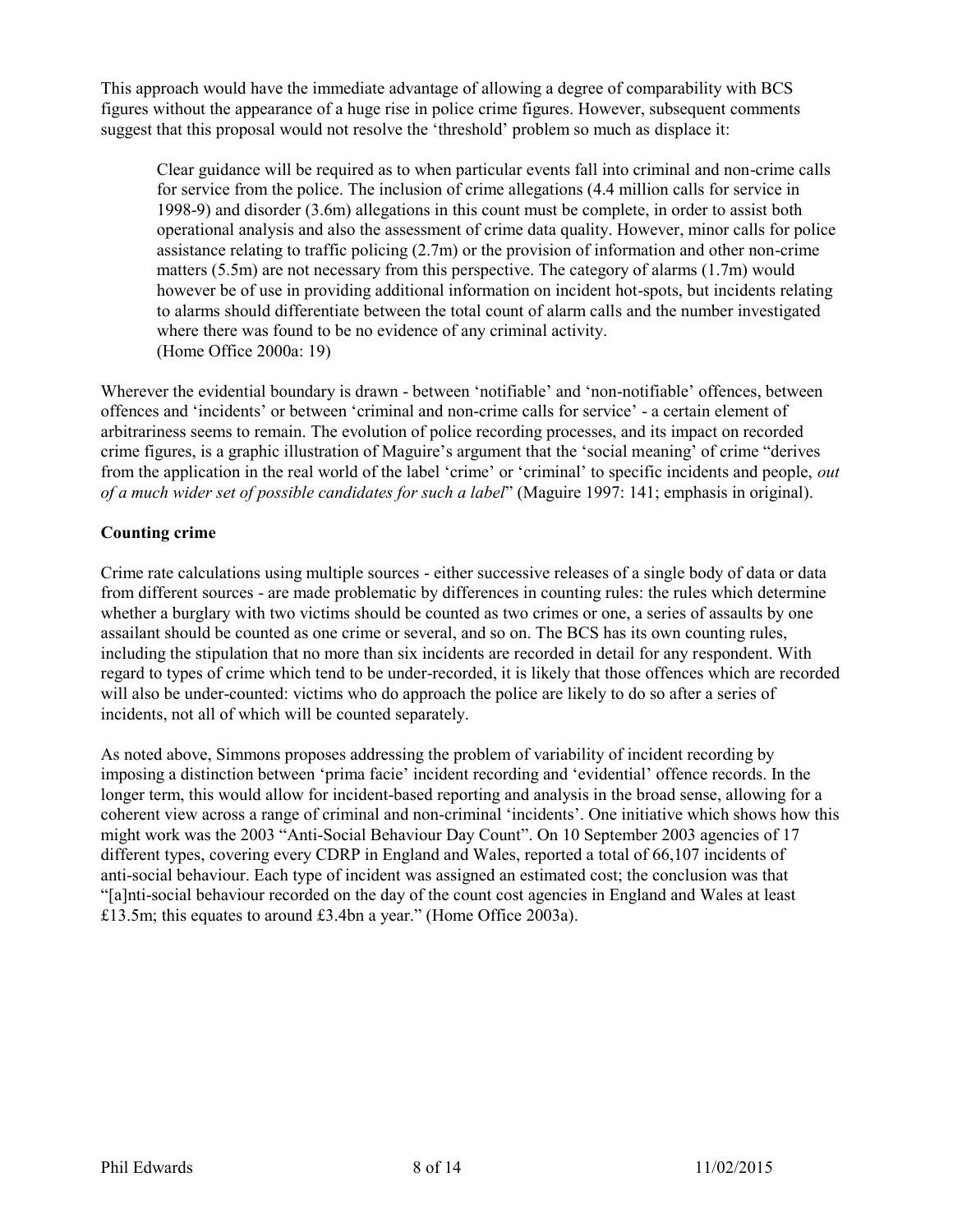However, the apparent precision of the "Day Count" dissolves on inspection, casting doubt on whether a valid and reliable count of 'incidents' could ever be achieved - let alone any reliable estimate of associated costs. With a disparate set of agencies submitting counts for classes of incident as imprecise as 'noise' (5,339 reports) or 'litter' (10,686 reports), there is no reason to assume that the incidents reported will include all the relevant incidents occurring on that day. On the other hand, it cannot be guaranteed that those incidents which were reported were genuinely of the same type; that they met a uniform threshold of significance; or that incidents were not reported more than once, by the same agency or multiple agencies. Extrapolating from the Day Count to a full-year estimate is also problematic, raising the distinct possibility of multiple reporting over time. In the case of 'vandalism' - the category with the highest estimated cost the grounds for extrapolating from an estimated cost of  $\text{\pounds}2,667,000$  for a single day's incidents to £667,000,000 for a full year seem particularly debatable.

Costing is a problematic operation in its own right. To arrive at cost figures, incidents are grouped into two main categories and a mean unit cost estimated for each category; costs of £400 and £204 are proposed for individual incidents in each category (Home Office 2003b). The estimated cost for each category of incident reflects a calculation of the costs of different levels of agency intervention, qualified by the estimated probability of intervention at each level (Home Office 2003b; see also Whitehead, Stockdale and Razzu 2003). 'Hoax calls' and 'abandoned vehicles' are each classified separately, since more detailed information regarding the costs of responding to incidents of these types was available.

The great majority of incidents recorded fall into either the 'Type 1' or the 'Type 2' category - 13,000 and 46,000 respectively. The calculations underlying the costing for these types of incident are inevitably skewed by the use of an upper value ('Report and high-level response': £5,025) which is nearly ten times the value assigned to the next category ('Report and mid-level response': £525) and 250 times the value assigned to the lowest ('Report only', £25). In all likelihood, these estimates give a valid indication of the costs of different types of intervention in this area, which will range from the sanction of an ASBO (total processing costs estimated at £5,000) down to incident reports which require very limited action or no action at all. However, the breadth of the range produces calculated mean values which are highly sensitive to small changes in the distribution of incidents between categories. In the case of vandalism, the estimated £400 unit cost derives largely from the calculation that 20% of incidents will receive a 'mid-level response' and 5% a 'high-level response'. Relatively minor changes to these two estimates, holding other estimates constant, would change the calculated unit cost significantly: assuming that 6% of incidents received a 'high-level' and 19% a 'mid-level' response, for example, would give a unit cost of £445 - an increase of over 10% on the original estimate of £400. Given that the total cost figure was arrived at by multiplying the calculated unit cost by the count of 7,855 reports, while the full-year figure was calculated by multiplying this figure by 250, this small adjustment would produce a change of around £90,000,000 in the estimated yearly cost - 2.5% of the total estimated cost for anti-social behaviour.

The methodological critique of these calculations is potentially even more serious. These figures are based on costs of law enforcement responses; as such, they are vulnerable - like police recorded crime figures - to external pressures for a more or less hard-line response. In the specific case of anti-social behaviour, the calculations are strikingly circular: the perceived scale of the problem of anti-social behaviour, and hence the need for enforcement measures such as ASBOs, is determined in large part by the processing costs of ASBOs and the frequency with which they are already imposed. Perceived on this basis, the problem threatens to feed on itself: a higher rate of enforcement would automatically lead to a higher overall cost and hence to the perceived need for still more enforcement. A more defensible approach would be to remove the cost of a 'high-level response' from calculations; this would remove the difference between 'Type 1' and 'Type 2' incidents, cutting the cost of both to £150. The published 'Day Count' uses figures ranging from £156 to £194 for Type 2 incidents and £340 to £366 for Type 1, making it difficult to estimate the exact impact which this change would have; a conservative estimate is that it would take £1 billion off the headline annual cost of £3.375 billion.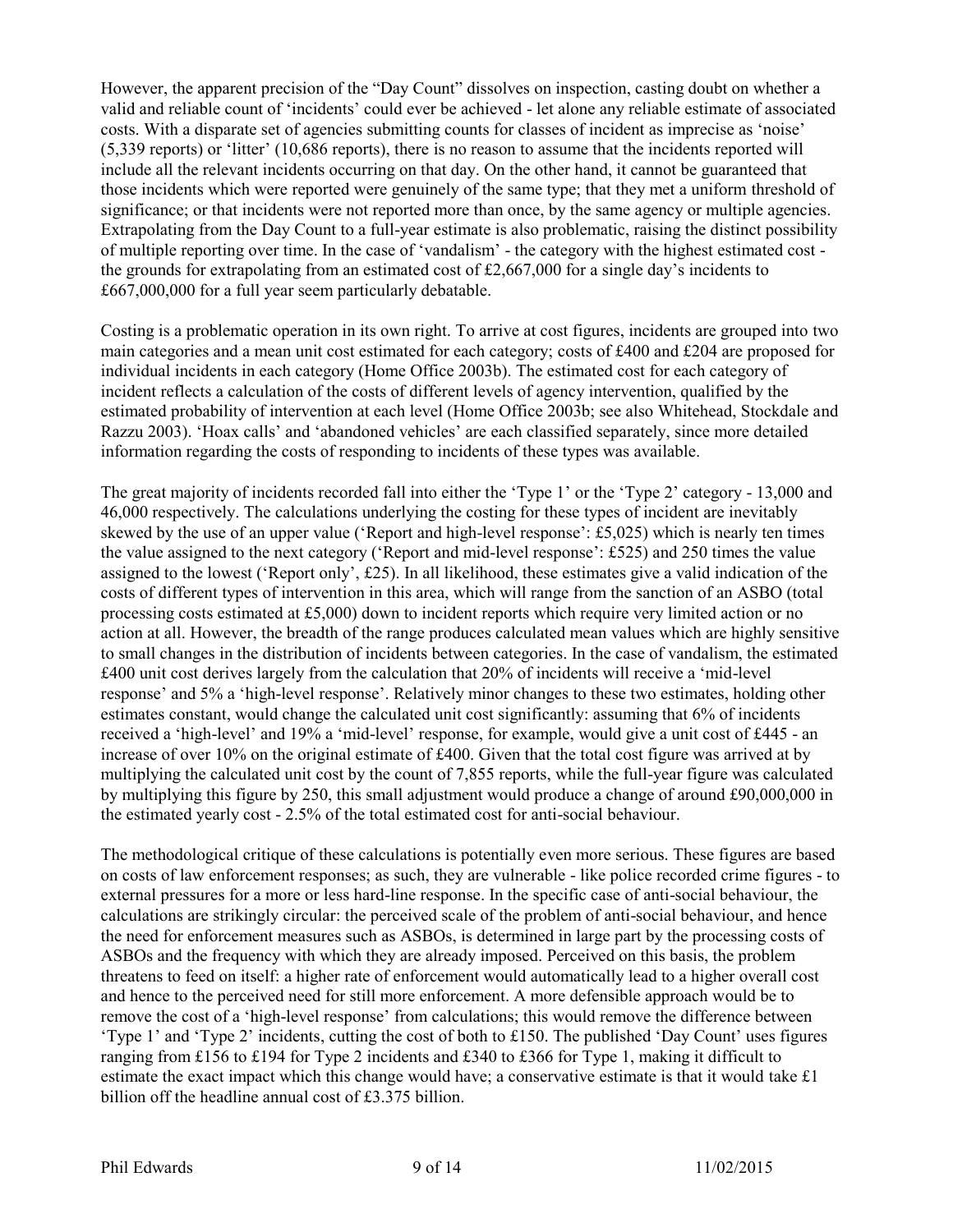#### **Beyond the crime rate? Alternative measurements of crime**

As we can see, the incident-based enumeration and costing of incidents of anti-social behaviour poses methodological difficulties far beyond even those already noted with reference to crime. This suggests that, rather than extending the event-based framework to encompass non-criminal incidents, it might be more appropriate to abandon incident-based enumeration altogether. As Genn suggests, in some areas the reality of crime is not of an incident or series of incidents, but of a continuous process:

Although isolated incidents of burglary, car theft or stranger attacks may present few measurement problems, for certain categories of violent crime and for certain types of crime victim, the 'counting' procedure leads to difficulties. It is clear that violent victimization may often be better conceptualized as a process rather than as a series of discrete events. This is most evident in cases of prolonged and habitual domestic violence, but there are also other situations in which violence, abuse and petty theft are an integral part of victims' day-to-day existence. (Genn 1988: 91; quoted in Maguire 2002: 358)

Even some types of crime are not amenable to incident-based counting. The 1997 Protection from Harassment Act - a significant late Tory precursor to New Labour's public order legislation - creates an offence of "pursu[ing] a course of conduct which amounts to harassment of another". "Course of conduct" denotes "conduct on at least two occasions": under the 1997 legislation there is, by definition, no such thing as a single incident of harassment. (However, the 2005 Serious Organised Crime and Police Act Act modifies this definition, such that two single incidents of harassment directed at different individuals can be be deemed to constitute a "course of conduct".) As problematic as this might be in counting terms, Genn's argument suggests that it may reflect the experience of harassment. One localised 1986 survey found that two-thirds of women under 24 reported being 'upset by harassment' in the previous twelve months (Maguire 2002: 357). This can perhaps best be understood as revealing a continuing process or climate of harassment, rather than a large number of individually memorable incidents.

Home Office statements on anti-social behaviour also suggest a possible move away from the 'incident-based' approach, focusing attention on the perceptions of those affected by anti-social behaviour. In a 2003 speech, the then Home Office minister Beverley Hughes commented:

One in three people in the British Crime Survey say that it's a problem in their area. Its impact is significant - on the individual and on the community. Anti-social behaviour can make people feel afraid and unsafe. ... It can mean very different things from one place to the next. In one area it's young people causing problems on the street, in another it's noisy neighbours or abandoned cars. In one town centre it's street drinking and begging, in another it's prostitution. In practice anti-social behaviour ranges from the litter on our streets, to dealing with the problems caused by the behaviour of some of our most complex and challenging families. (Hughes 2003)

The implication of Hughes' remarks is not that begging, prostitution, residential noise or groups of young people only occur in certain areas, but that there are only certain areas in which these phenomena "make people feel afraid and unsafe", and hence amount to anti-social behaviour. The underlying activities themselves are thus less significant than the continuously unsafe environment or climate which they are perceived to create. This argument echoes the 'signal crimes perspective' advanced by Innes (2004), according to which certain crimes - and non-criminal incidents - have a 'signal' effect of undermining a public sense of safety and security. As Innes writes, this perspective

recognizes that crime and disorder incidents directly harm victims, and they can also harm a wider sense of collective security. As such, the signal crimes perspective can be seen to focus upon processes of social reaction, being concerned with how criminal and disorderly acts are used by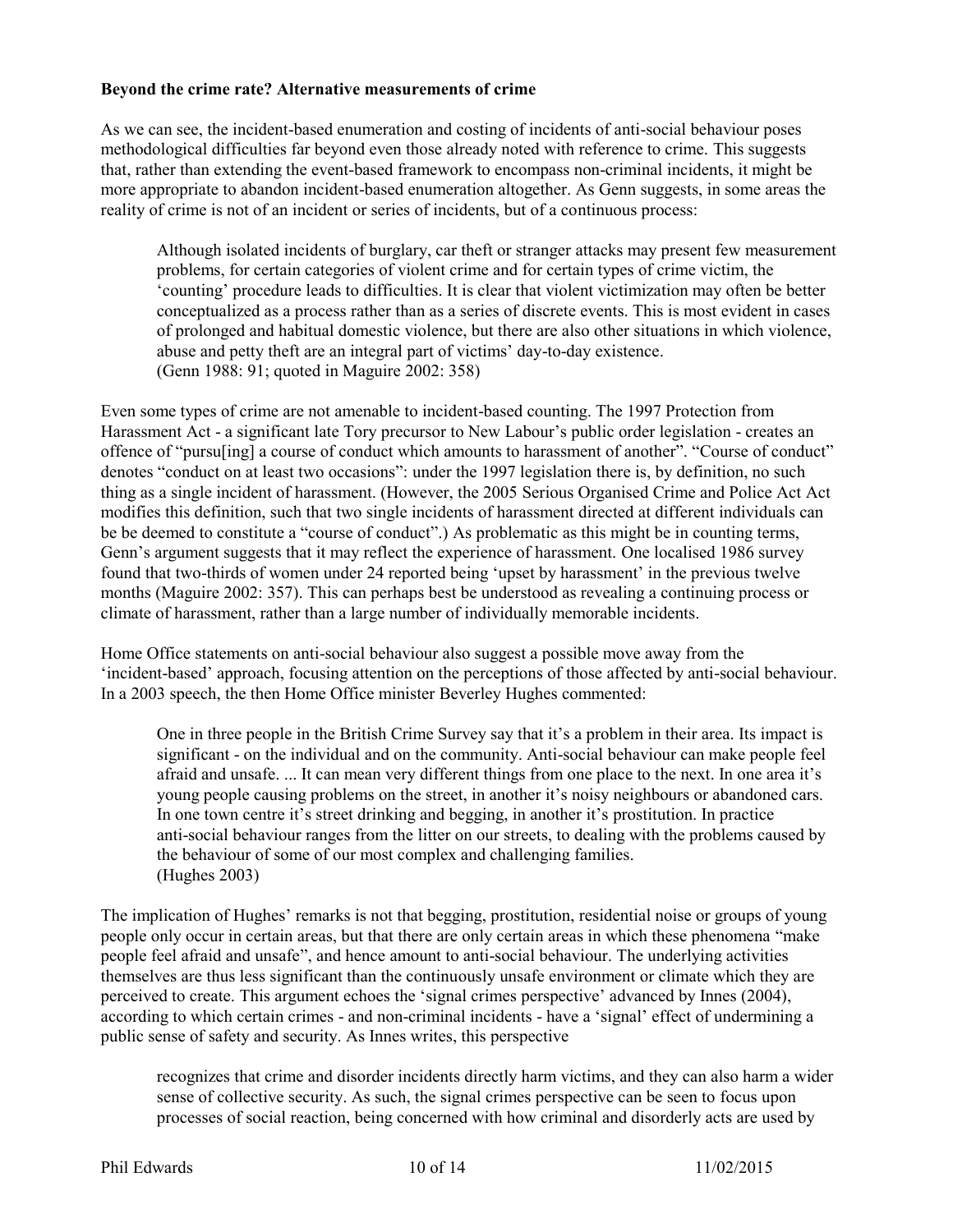people to construct judgements about the levels of individual and collective risk across different social situations. ... The premise being that people construct their perceptions of risk around certain visible incidents. Thus, even in relation to ostensibly similar offences, public reaction may differ according to the situational context. Early empirical studies suggest that people often tend to construct their insecurity around the kinds of comparatively trivial crime problems that they experience directly and regularly, as well as the very rare serious types of offences ... if it is possible to identify these signal offences then acting against these problems might be predicted to have a disproportionate impact in tackling the causes of crime inspired insecurity. As such, the NRPP [National Reassurance Policing Programme] formulation of reassurance policing strategy aims to make neighbourhoods more secure by targeting signal crimes and signal disorders (Innes 2004: 163)

For Innes (and Hughes) the only consistent index of anti-social behaviour, consequently, is perception - the degree to which members of the public report feeling 'afraid and unsafe' as a result of anti-social behaviour. A continuing stress on anti-social behaviour (or on 'signal disorders') is thus likely to lead to a focus on measuring the perceived effects of this behaviour, rather than a - necessarily imprecise enumeration of individual incidents. Fear of crime thus becomes an indicator in its own right, rather than being contrasted with data on 'real' levels of crime.

This, however, immediately prompts the question of whether law enforcement measures are an appropriate and effective way to address the social problem of fear of crime. As Loader argues, demands for greater security against crime and disorder are inherently political and require democratic mediation:

When ... people speak of crime and disorder, and make claims for this or that level of security provision, they are always also giving voice to a series of fears about, and hopes for, the political community in which they live ... They may do so, moreover, in ways that are by no means ... consistent with the idea that security is a right available, by reason of their membership alone, to all members of that community. (Loader 2006:207)

In other words, while measurements of the fear of crime may sometimes track the level of criminal offences within a community, they will much more predictably articulate a complex of social strains and conflicts, giving voice to and empowering some parts of the community rather than others.

Another alternative to incident-based counting is the 'zemiological' approach, which offers to measure the harm done by crime rather than enumerating criminal actions. Hillyard and Tombs argue that the zemiological perspective gives significant advantages over the incident-based approach:

it provides a more accurate picture of the vicissitudes of life; it makes the allocation of responsibility easier at the collective level; it captures more objectively the scale of harmful events; it encourages public and social responses to all harmful events; it raises issues about the distribution of resources to prevent harm and poses a challenge to the existing exercises and structures of power (Hillyard and Tombs 2001)

A similar change of emphasis is suggested by Garside: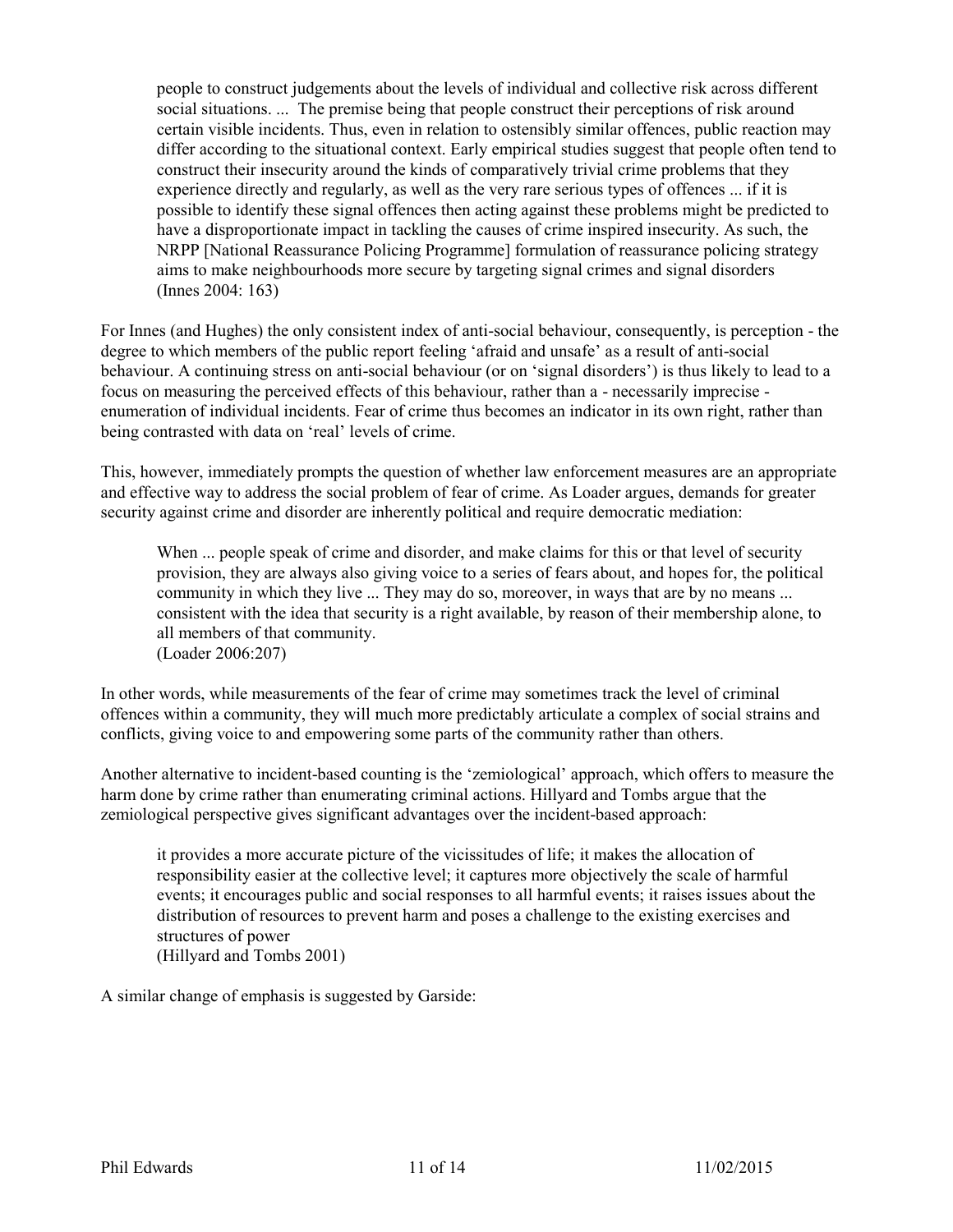Getting a better sense of the total amount of crime of itself tells us little about the variable impact of different types of crime. A prolific car thief might blight the lives of tens or hundreds of people. The misselling of endowment policies has blighted the lives of many thousands. A child's graffiti might cause an unsightly mess. A factory knowingly polluting the environment might damage the health of tens of thousands of people. Is it time to develop ways to quantify the variable harm caused by various forms of criminality, rather than content ourselves with simply knowing the raw numbers?

(Garside 2004: 23)

While Garside's suggestion that we begin "to develop ways to quantify" harms associated with crime is modest in its claims for the zemiological state of the art, his reference to "the raw numbers" concedes too much to mainstream criminal statistics; as we have seen, the numbers are anything but. Clearly, there are real social phenomena which can reasonably be classified as criminal; equally clearly, records of crime exist. But there are many differences between one and the other - and the meaning of each of the two has evolved, continues to evolve and can never finally be fixed.

Moreover, while a level of epistemological fluidity is ultimately unavoidable, the situation has been made much more fluid and less predictable by New Labour's enthusiasm for preventive policing of non-criminal disorder. The last ten years have been characterised by a stream of legal and policing innovations in the area of public order. The impact on levels of crime and disorder is hard to judge - not least because the reforms themselves make crime levels harder to measure. This government's legislation may have been driven by a desire to be 'tough on crime', but its overall effect has been - paradoxically - to make it hard to assess whether it has been tough on crime or not.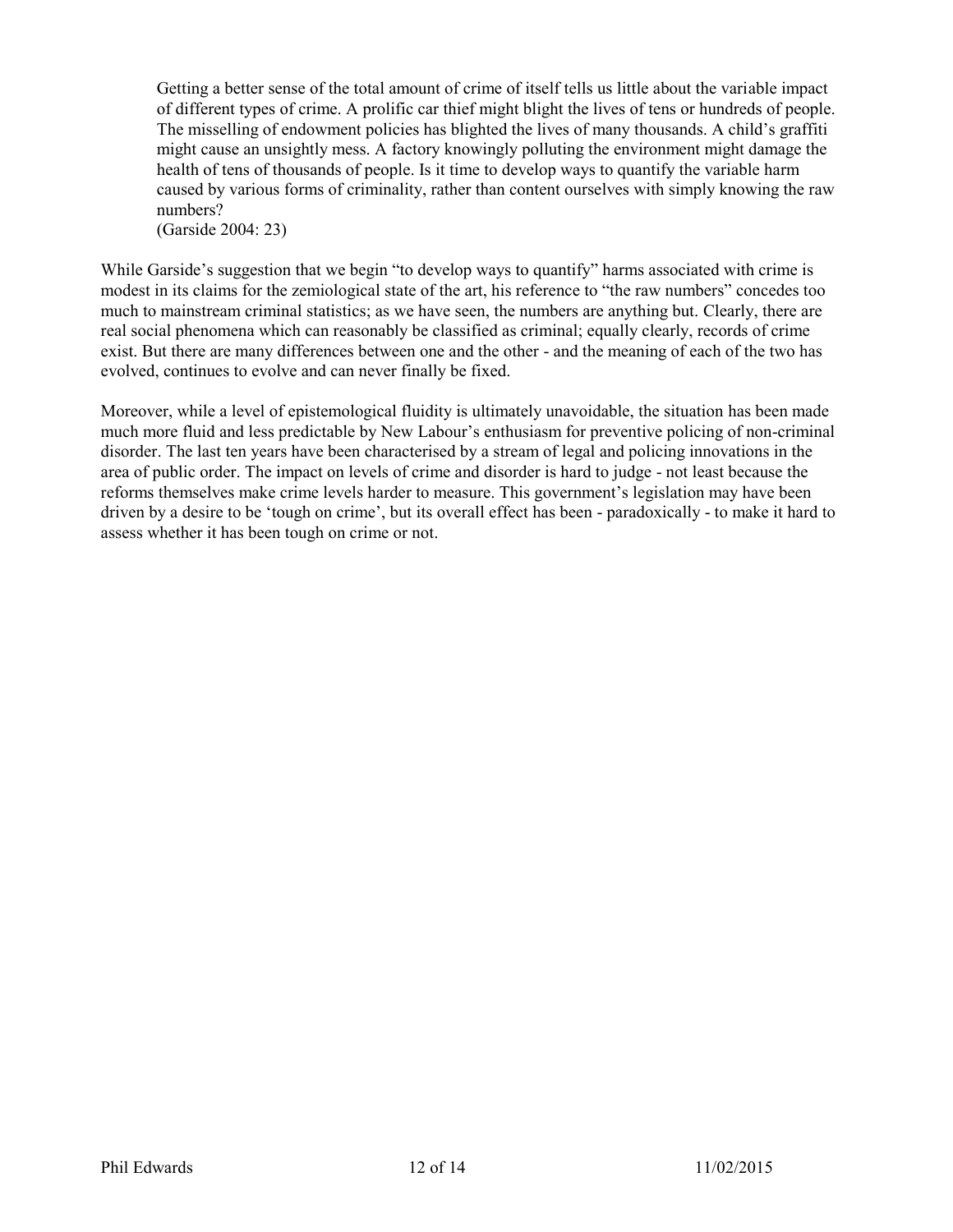#### **References**

- Bullock, K. and Jones, B. (2004), *Acceptable Behaviour Contracts addressing antisocial behaviour in the London Borough of Islington*, Home Office Online Report 02/04
- Gallagher, C. (2004), "Liberty response to the Home Office consultation document *Policing: Modernising police powers to meet community needs*", online at <http://www.liberty-human-
- rights.org.uk/pdfs/policy04/police-powers-community-needs.PDF> (accessed 11/6/07)

Garside, R. (2004), "Crime, persistent offenders and the justice gap",Crime and Society Foundation Discussion Paper 1

- Genn, H. (1988), 'Multiple Victimization', in M. Maguire and J. Pointing (eds), *Victims of Crime: A New Deal?*, Milton Keynes: Open University Press.
- Hainey, R. (2005), "Over 600 held under terror act at Labour conference", *the Scotsman*, October 3
- Halligan-Davis, G. and Spicer, K. (2004), "Piloting 'on the spot penalties' for disorder: final results from a one-year pilot", *Home Office Findings* 257
- Hillyard, P. and Tombs, S. (2001), "Criminology, Zemiology and Justice", paper given to 12th Annual Conference of Socio-Legal Studies Association
- Home Office (2000a), "Review of Crime Statistics: a discussion document"; online at <http://www.homeoffice.gov.uk/rds/pdfs04/review.pdf> (accessed 11/6/07)

Home Office (2000b), "Code of Practice on reporting and recording racist incidents in response to recommendation 15 of the Stephen Lawrence Inquiry Report", online at <http://police.homeoffice.gov.uk/news-and-publications/publication/operational-policing/coderi1.pdf> (accessed 11/6/07)

- Home Office (2001), "Criminal Justice: The Way Ahead", online at <http://www.archive.officialdocuments.co.uk/document/cm50/5074/5074.htm> (accessed 11/6/07)
- Home Office (2003a), "Anti-Social Behaviour Day Count", accessed at  $\langle \text{http://www.homeoffic.gov.uk/docs/ASB Day Count Summary.pdf} \rangle$  (not currently online)
- Home Office (2003b), "Costing the Response to Anti-Social Behaviour A Note", accessed at  $\langle \text{http://www.homeoffice.gov.uk/docs2/ASB} \text{~costings} \text{~approach.pdf} \rangle$  (not currently online)
- Home Office (2004), "Guidance on Part 1 of the Sexual Offences Act 2003", Home Office Circular 021/2004
- Home Office (2006), "Swift Justice For Anti-Social Behaviour", online at <http://press.homeoffice.gov.uk/press-releases/Swift-Justice->
- Hughes, B. (2003), "Developing Locally-Led Responses to Anti-Social Behaviour", speech to New Local Government Network, June 10
- Innes, M. (2004), "Reinventing Tradition? Reassurance, neighbourhood security and policing", *Criminal Justice* 4:2
- Loader, I. (2006), "Policing, recognition and belonging", *Annals of the American Academy of Political and Social Science* 605:1
- Macdonald, S. (2006), "A Suicidal Woman, Roaming Pigs and a Noisy Trampolinist: Refining the ASBO's Definition of 'Anti-Social Behaviour'", *Modern Law Review* 69:2
- Maguire, M. (1997), "Crime statistics, patterns and trends: changing perceptions and their implications", in Maguire, M., Morgan, R. & Reiner, R. (eds) (1997), *The Oxford Handbook of Criminology,* second edition, Oxford:OUP.
- Maguire, M. (2002), "Crime statistics: the 'data explosion' and its implications", in Maguire, M., Morgan, R. & Reiner, R. (eds) (2002), *The Oxford Handbook of Criminology,* third edition, Oxford:OUP.

Michael, A. (1998), statement in House of Commons, 8 April

- Roberts, R. and Garside, R. (2005), "Punishment before justice? Understanding Penalty Notices for Disorder", online at <http://www.crimeandsociety.org.uk/pdfs/briefing1\_march05.pdf>
- Simester, A. and von Hirsch, A. (2006), "Regulating offensive behaviour through two-step prohibitions", in Simester, A. and von Hirsch, A. (eds), *Incivilities*, Oxford:Hart